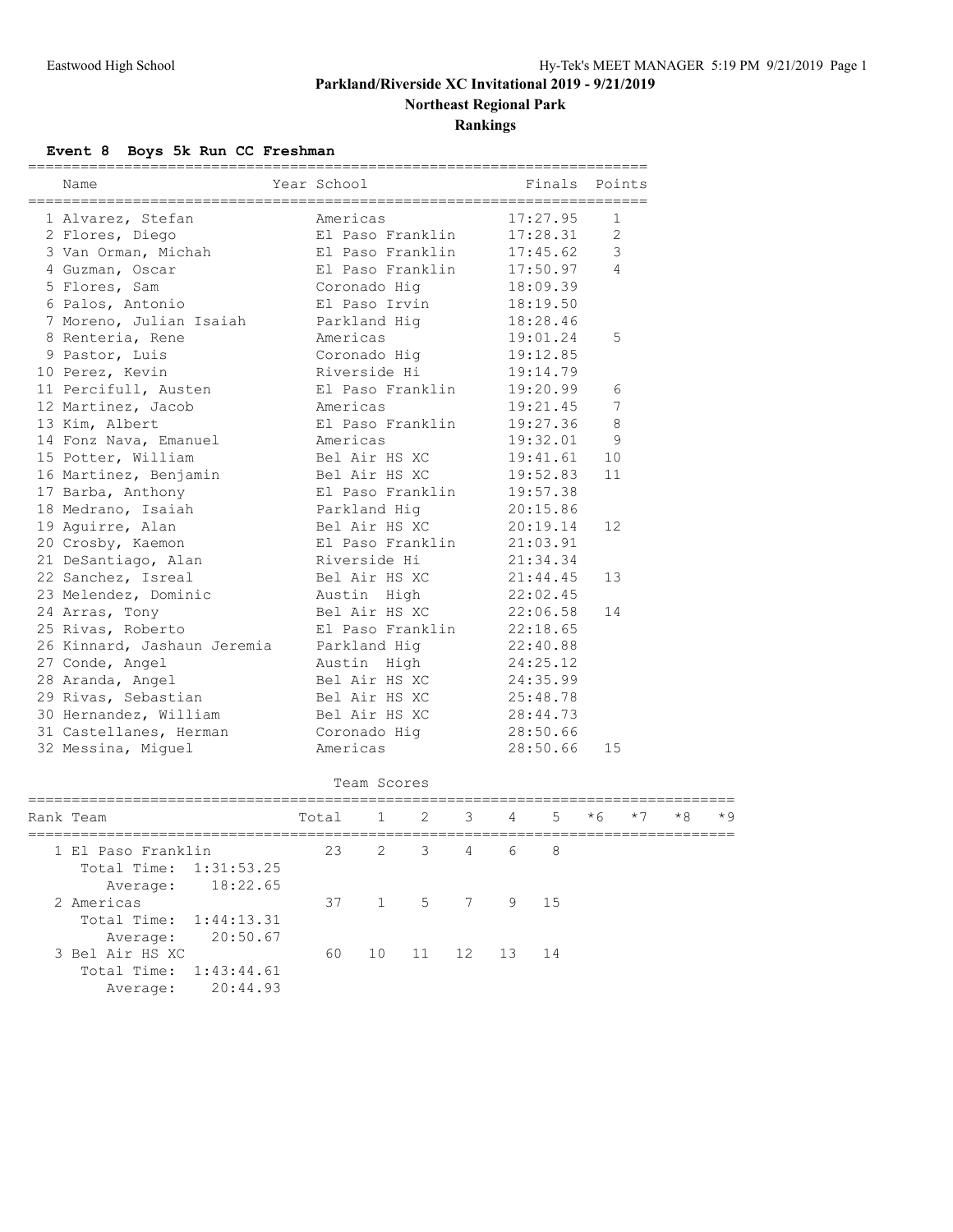**Northeast Regional Park**

**Rankings**

#### **Event 7 Girls 5k Run CC Freshman**

| Name                  |                                                                                                                                            | Finals Points                                           |                                                                                                                                                                                                                                                                                                                                                                                                                                                                                                                                                                                                                                                                                                                                                                                                                                                                                                                                 |
|-----------------------|--------------------------------------------------------------------------------------------------------------------------------------------|---------------------------------------------------------|---------------------------------------------------------------------------------------------------------------------------------------------------------------------------------------------------------------------------------------------------------------------------------------------------------------------------------------------------------------------------------------------------------------------------------------------------------------------------------------------------------------------------------------------------------------------------------------------------------------------------------------------------------------------------------------------------------------------------------------------------------------------------------------------------------------------------------------------------------------------------------------------------------------------------------|
|                       |                                                                                                                                            |                                                         |                                                                                                                                                                                                                                                                                                                                                                                                                                                                                                                                                                                                                                                                                                                                                                                                                                                                                                                                 |
|                       |                                                                                                                                            |                                                         | 1                                                                                                                                                                                                                                                                                                                                                                                                                                                                                                                                                                                                                                                                                                                                                                                                                                                                                                                               |
|                       |                                                                                                                                            |                                                         | 2                                                                                                                                                                                                                                                                                                                                                                                                                                                                                                                                                                                                                                                                                                                                                                                                                                                                                                                               |
|                       |                                                                                                                                            |                                                         | $\mathcal{S}$                                                                                                                                                                                                                                                                                                                                                                                                                                                                                                                                                                                                                                                                                                                                                                                                                                                                                                                   |
|                       |                                                                                                                                            |                                                         | $\overline{4}$                                                                                                                                                                                                                                                                                                                                                                                                                                                                                                                                                                                                                                                                                                                                                                                                                                                                                                                  |
|                       |                                                                                                                                            |                                                         | 5                                                                                                                                                                                                                                                                                                                                                                                                                                                                                                                                                                                                                                                                                                                                                                                                                                                                                                                               |
|                       |                                                                                                                                            |                                                         | $6\,$                                                                                                                                                                                                                                                                                                                                                                                                                                                                                                                                                                                                                                                                                                                                                                                                                                                                                                                           |
|                       |                                                                                                                                            |                                                         | $\overline{7}$                                                                                                                                                                                                                                                                                                                                                                                                                                                                                                                                                                                                                                                                                                                                                                                                                                                                                                                  |
| 8 Tovar, Paula        |                                                                                                                                            |                                                         | 8                                                                                                                                                                                                                                                                                                                                                                                                                                                                                                                                                                                                                                                                                                                                                                                                                                                                                                                               |
|                       |                                                                                                                                            |                                                         | 9                                                                                                                                                                                                                                                                                                                                                                                                                                                                                                                                                                                                                                                                                                                                                                                                                                                                                                                               |
| 10 Haluschak, Kathryn |                                                                                                                                            |                                                         |                                                                                                                                                                                                                                                                                                                                                                                                                                                                                                                                                                                                                                                                                                                                                                                                                                                                                                                                 |
|                       |                                                                                                                                            |                                                         | 10                                                                                                                                                                                                                                                                                                                                                                                                                                                                                                                                                                                                                                                                                                                                                                                                                                                                                                                              |
|                       |                                                                                                                                            |                                                         |                                                                                                                                                                                                                                                                                                                                                                                                                                                                                                                                                                                                                                                                                                                                                                                                                                                                                                                                 |
|                       |                                                                                                                                            |                                                         |                                                                                                                                                                                                                                                                                                                                                                                                                                                                                                                                                                                                                                                                                                                                                                                                                                                                                                                                 |
|                       |                                                                                                                                            |                                                         |                                                                                                                                                                                                                                                                                                                                                                                                                                                                                                                                                                                                                                                                                                                                                                                                                                                                                                                                 |
|                       |                                                                                                                                            |                                                         |                                                                                                                                                                                                                                                                                                                                                                                                                                                                                                                                                                                                                                                                                                                                                                                                                                                                                                                                 |
|                       |                                                                                                                                            |                                                         |                                                                                                                                                                                                                                                                                                                                                                                                                                                                                                                                                                                                                                                                                                                                                                                                                                                                                                                                 |
|                       |                                                                                                                                            |                                                         |                                                                                                                                                                                                                                                                                                                                                                                                                                                                                                                                                                                                                                                                                                                                                                                                                                                                                                                                 |
|                       |                                                                                                                                            |                                                         |                                                                                                                                                                                                                                                                                                                                                                                                                                                                                                                                                                                                                                                                                                                                                                                                                                                                                                                                 |
|                       |                                                                                                                                            |                                                         |                                                                                                                                                                                                                                                                                                                                                                                                                                                                                                                                                                                                                                                                                                                                                                                                                                                                                                                                 |
|                       |                                                                                                                                            |                                                         |                                                                                                                                                                                                                                                                                                                                                                                                                                                                                                                                                                                                                                                                                                                                                                                                                                                                                                                                 |
|                       |                                                                                                                                            |                                                         |                                                                                                                                                                                                                                                                                                                                                                                                                                                                                                                                                                                                                                                                                                                                                                                                                                                                                                                                 |
|                       |                                                                                                                                            |                                                         |                                                                                                                                                                                                                                                                                                                                                                                                                                                                                                                                                                                                                                                                                                                                                                                                                                                                                                                                 |
|                       |                                                                                                                                            |                                                         |                                                                                                                                                                                                                                                                                                                                                                                                                                                                                                                                                                                                                                                                                                                                                                                                                                                                                                                                 |
|                       | 1 Hicks, Kayla<br>15 Luna, Camila<br>18 Loesa, Nevelyn<br>19 Hermida, Kelsey<br>21 Pena, Frida<br>22 Niland, Meredith<br>23 Landin, Raquel | Year School<br>17 Mcfarlin, Elianna         Austin High | 2 Lee, Sonya                         Coronado Hig                 21:19.83<br>3 Ramirez, Daniella                   El Paso Franklin         22:46.60<br>4 Peinado, Daniela             Coronado Hig           22:52.06<br>5 Couttolenc, Adria b El Paso Franklin 22:56.57<br>7 Galindo, Isabella               Coronado Hig             22:58.47<br>El Paso Franklin 22:59.80<br>9 Melendez Cepeda, Thiaxi     El Paso Franklin     24:36.46<br>Loretto Academy 24:53.02<br>11 Valdez, Nitza (Coronado Hig 24:56.84<br>12 Mendoza, Yatana $\Box$ El Paso Franklin 25:45.73<br>13 Kroenke, Jessica Barranklin 25:49.06<br>14 Houghton, Grace Coronado Hig 27:17.51<br>16 Hernandez, Sylvia Baso Franklin 30:46.70<br>30:50.49<br>Coronado Hig<br>33:08.62<br>Loretto Academy<br>33:09.45<br>20 Marquez, Jessica Coronado Hig<br>33:47.04<br>Loretto Academy<br>35:01.26<br>Coronado Hig<br>35:40.49<br>Loretto Academy 40:15.23 |

```
 Team Scores
```

| Rank Team                                        |                                        | Total 1 2 3 4 5 $*6$ $*7$ $*8$ $*9$ |  |  |  |  |  |
|--------------------------------------------------|----------------------------------------|-------------------------------------|--|--|--|--|--|
| 1 El Paso Franklin<br>Total Time: 1:54:26.74     |                                        | 26 1 3 5 8 9                        |  |  |  |  |  |
| 2 Coronado High School<br>Total Time: 1:55:04.64 | Average: 22:53.35<br>Average: 23:00.93 | 29 2 4 6 7 10                       |  |  |  |  |  |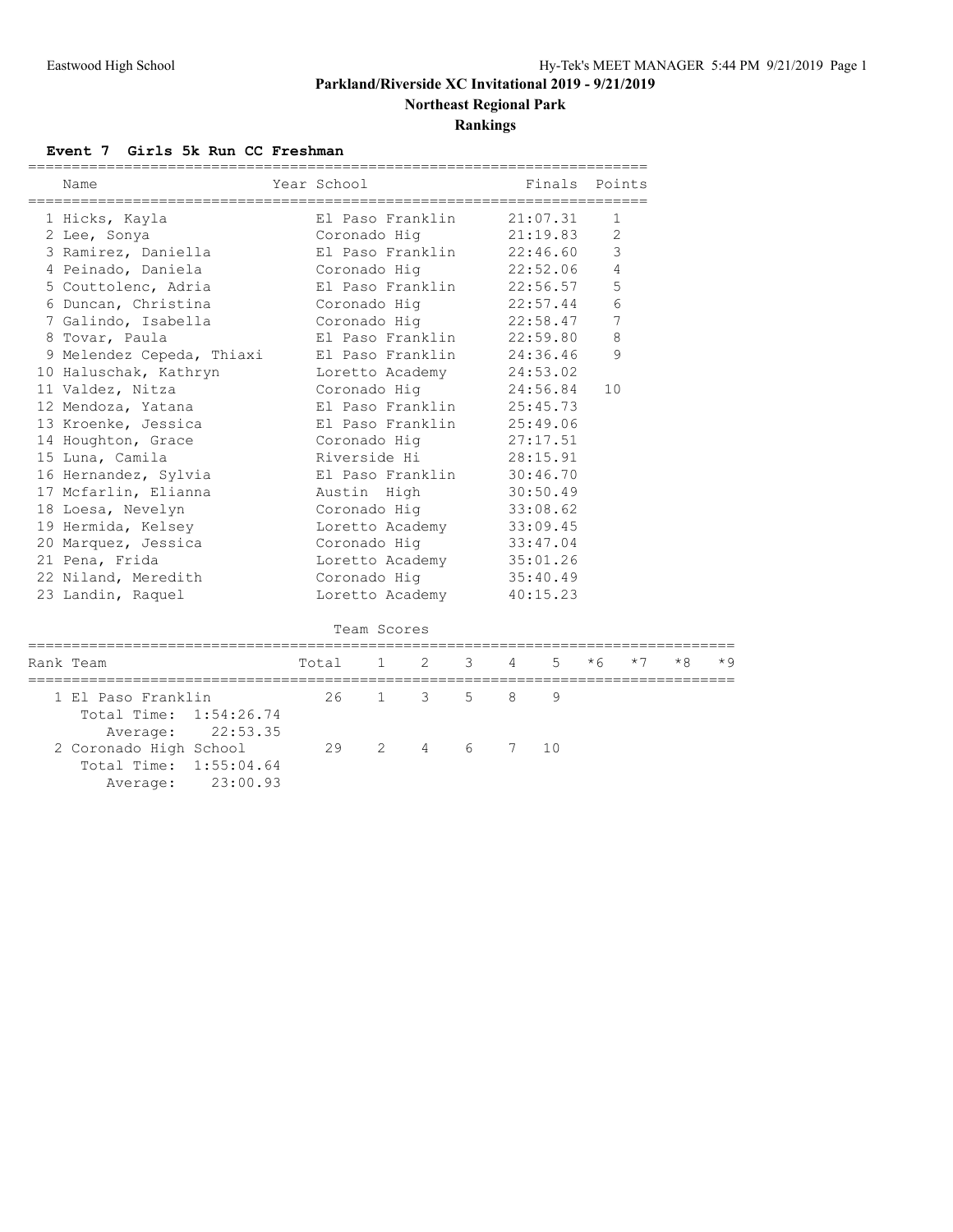**Northeast Regional Park**

**Rankings**

# **Event 5 Boys 5k Run CC Open**

|                           |                              | __________________ |                |
|---------------------------|------------------------------|--------------------|----------------|
| Name                      | Year School                  | Finals             | Points         |
|                           |                              |                    |                |
| 1 DuBrule, Corey          | Coronado Hig                 | 16:25.03           | $\mathbf{1}$   |
| 2 Mier, Michael           | Americas                     | 16:28.76           | $\overline{2}$ |
| 3 Barajas, Nick           | Americas                     | 17:01.53           | 3              |
| 4 Cordero, Andrew         | El Paso Franklin             | 17:08.64           | $\overline{4}$ |
| 5 Morales, Jesse          | Americas                     | 17:10.00           | 5              |
| 6 Medina, Erick           | Americas                     | 17:19.04           | 6              |
| 7 Breceda, Sam            | Coronado Hig                 | 17:20.88           | 7              |
| 8 Morales, James          | Americas                     | 17:26.40           | 8              |
| 9 Walker, Adam            | Americas                     | 17:30.76           |                |
| 10 Buckley, Andres        | El Paso Franklin             | 17:35.74           | 9              |
| 11 Romero, Isaac          | El Paso Franklin             | 17:37.80           | 10             |
| 12 Pacheco, Julian        | Americas                     | 17:39.42           |                |
| 13 Anderson, Matt         | Americas                     | 17:43.76           |                |
| 14 Favela, Adrian         | El Paso Franklin             | 17:46.59           | 11             |
| 15 Zamora, Andrik         | Austin High                  | 17:48.78           | 12             |
| 16 Presley, Sebastian     | Coronado Hig                 | 17:49.31           | 13             |
| 17 Mildon, Joshua         | Americas                     | 17:50.44           |                |
| 18 Perea, Ethan           | El Paso Franklin             | 17:52.55           | 14             |
| 19 Espinoza, Aaron        | Coronado Hiq                 | 17:58.89           | 15             |
| 20 Duran, Aiden           | El Paso Franklin             | 18:00.12           |                |
| 21 O'Dell, Job            | Coronado Hig                 | 18:03.63           | 16             |
| 22 Sanchez, Remigo        | El Paso Franklin             | 18:36.97           |                |
| 23 Westbrook, Jevon Masao | Parkland Hig                 | 19:03.27           | 17             |
| 24 Strelitz, Jacob        | Coronado Hiq                 | 19:07.58           |                |
| 25 Usera, Kevin           | Austin High                  | 19:18.74           | 18             |
| 26 Zamora, Danny          | Austin High                  | 19:19.10           | 19             |
| 27 Shaver, Lucas          | El Paso Franklin             | 19:25.42           |                |
| 28 Ramirez, Michael       | Valle Verde                  | 19:25.98           |                |
| 29 Ceballos, Alejandro    | Burges Cross                 | 19:26.85           |                |
| 30 Lopez, Eric            | Riverside Hi                 | 19:30.24           | 20             |
| 31 Garner, Nathan         | El Paso Franklin             | 19:38.85           |                |
| 32 Arras, Santiago        | Coronado Hiq                 | 19:40.97           |                |
| 33 Gonzalez, Nicolas Ivan | Parkland Hig                 | 19:53.97           | 21             |
| 34 Silva, Jesus           | Riverside Hi                 | 20:09.75           | 22             |
| 35 Munoz, Jesus           | Bel Air HS XC                | 20:12.82           |                |
| 36 Martinez, Andrick      | Coronado Hig                 | 20:13.62           |                |
| 37 Mendoza, Heber         |                              | 20:18.42           |                |
| 38 Roddriguez, Alejandro  | Coronado Hig<br>lydia patter | 20:18.77           | 23             |
|                           |                              |                    |                |
| 39 Roberts, Phillip Lee   | Parkland Hig                 | 20:20.13           | 24             |
| 40 Olvera, Antonio        | El Paso Irvin                | 20:21.32           |                |
| 41 Vega, Alvaro Alfredo   | Parkland Hig                 | 20:23.33           | 25             |
| 42 Anguiano, Julian       | Parkland Hig                 | 20:23.74           | 26             |
| 43 Damasci, Jaime         | Riverside Hi                 | 20:24.06           | 27             |
| 44 Ford, Rashaun Jamal    | Parkland Hig                 | 20:25.76           |                |
| 45 Patino, Gavin          | Coronado Hig                 | 20:29.38           |                |
| 46 King, Xavier Alexander | Parkland Hig                 | 20:37.22           |                |
| 47 Valles, Brandon        | Bel Air HS XC                | 20:44.05           |                |
| 48 Tipton, Colin          | El Paso Chapin HS            | 20:44.36           | 28             |
| 49 Adebayo, Justin        | Riverside Hi                 | 20:45.96           | 29             |
| 50 Santacruz, Francisco   | Riverside Hi                 | 20:46.32           | 30             |
| 51 Montoro, Jair          | Austin High                  | 20:47.88           | 31             |
| 52 Lira, Adriel           | El Paso Chapin HS            | 20:48.37           | 32             |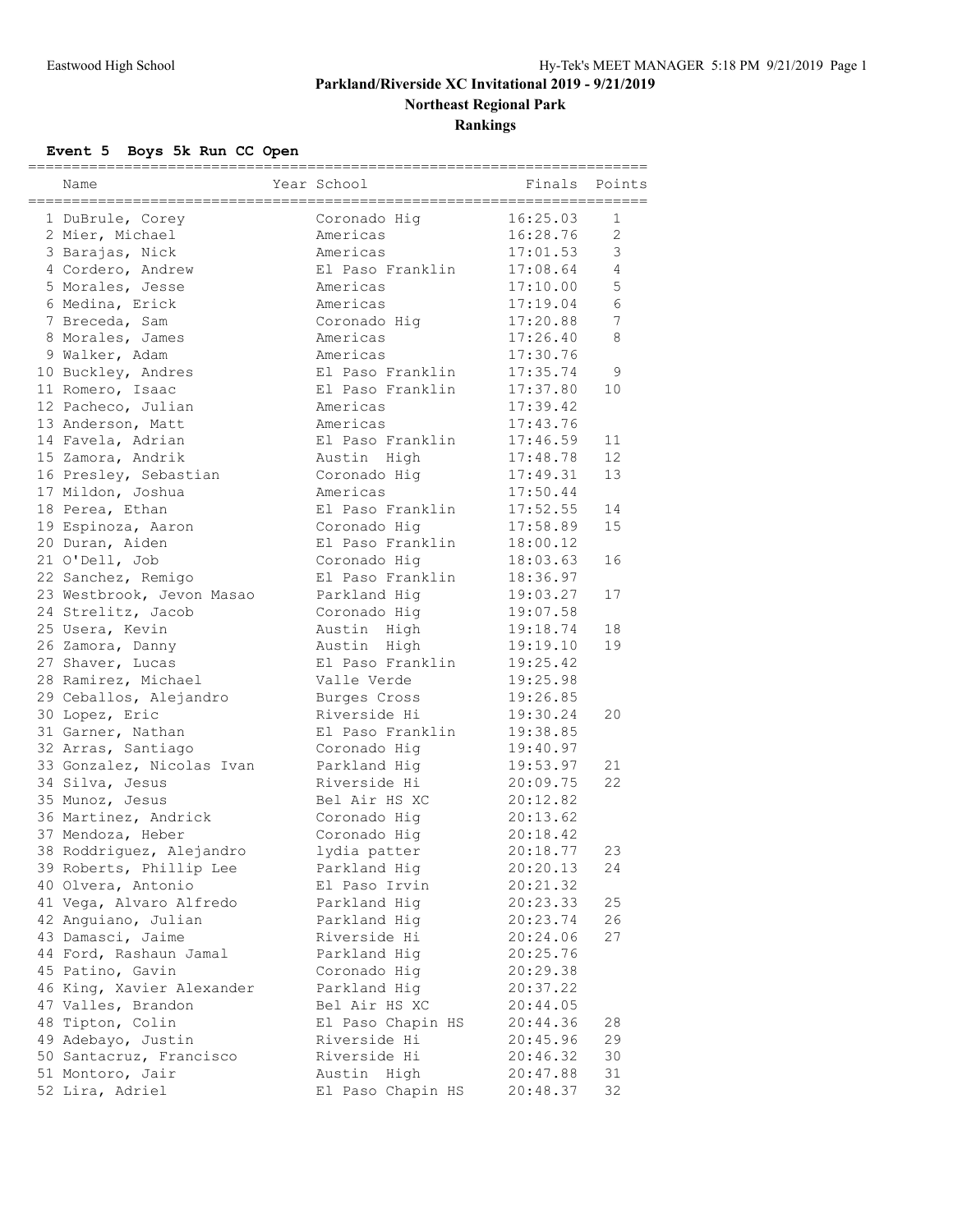**Northeast Regional Park**

# **Rankings**

## **....Event 5 Boys 5k Run CC Open**

| 53 Medina, Rene             | Burges Cross               | 20:53.99 |    |
|-----------------------------|----------------------------|----------|----|
| 54 Wall, Josh               | Coronado Hiq               | 20:54.41 |    |
| 55 Sanchez, Gerson          | lydia patter               | 20:55.15 | 33 |
| 56 Perez, Carlos            | El Paso Chapin HS 21:01.64 |          | 34 |
| 57 Balsiger, Andrew         | El Paso Franklin 21:02.01  |          |    |
| 58 Sanchez, Rodolfo         | lydia patter               | 21:06.10 | 35 |
| 59 Manuelito-Gonzalez, Etha | El Paso Franklin           | 21:06.98 |    |
| 60 Otero, Omar              | Austin High                | 21:10.62 | 36 |
| 61 Millan, Joel             | Americas                   | 21:13.83 |    |
| 62 Sepulveda, Fernie        | Coronado Hiq               | 21:15.20 |    |
| 63 Gin, Jesus               | Da Vinci Hig               | 21:22.05 |    |
| 64 Terrazas, Rodrigo        | Da Vinci Hig               | 21:24.91 |    |
| 65 Castro, Andrew Dominick  | Parkland Hig 21:37.69      |          |    |
| 66 Gutierrez, Bryan         | Bel Air HS XC 21:51.34     |          |    |
| 67 Dillow, Gabriel          | El Paso Chapin HS 21:58.27 |          | 37 |
| 68 Montelongo, Ceasar       | Valle Verde                | 22:04.69 |    |
| 69 Caraveo, Michael         | lydia patter               | 22:11.55 | 38 |
| 70 Alamillo, Bryan          | lydia patter               | 22:29.16 | 39 |
| 71 Martin, Evan             | Burges Cross               | 22:30.55 |    |
| 72 Rodriguez, Rudy          | Austin High                | 22:35.04 |    |
| 73 Hernandez, Jose          | El Paso Irvin              | 22:49.65 |    |
| 74 Santacruz, David         | El Paso Chapin HS 23:05.96 |          | 40 |
| 75 Thomas, Jadyn Xavier     | Parkland Hig 23:08.80      |          |    |
| 76 Gallardo, Christian      | El Paso Chapin HS          | 23:09.15 |    |
| 77 Jess, Trevor             | El Paso Franklin           | 23:11.78 |    |
| 78 Rochin, Diego            | El Paso Franklin           | 23:23.96 |    |
| 79 Throckmorton, Nathaniel  | Valle Verde                | 23:24.44 |    |
| 80 Peral, Evan Michael      | Parkland Hig               | 23:28.12 |    |
| 81 Serrano, Fernando        | Da Vinci Hig               | 23:43.67 |    |
| 82 Flores, Issac            | Parkland Hig               | 24:59.06 |    |
| 83 Salas, James             | El Paso Chapin HS 25:27.98 |          |    |
| 84 Okafor, Chino            | Coronado Hig 25:33.38      |          |    |
| 85 Palma Silva, Faustino    | Burges Cross               | 25:40.86 |    |
| 86 Ponce, Julio             | El Paso Irvin              | 26:53.46 |    |

| Rank Team |                        |                   | Total 1 2 3 4 5 *6 |                 |  |  | $*7$ | $*8$ | $*9$ |
|-----------|------------------------|-------------------|--------------------|-----------------|--|--|------|------|------|
|           | 1 Americas             |                   |                    | 24 2 3 5 6 8    |  |  |      |      |      |
|           | Total Time: 1:25:25.73 |                   |                    |                 |  |  |      |      |      |
|           |                        | Average: 17:05.15 |                    |                 |  |  |      |      |      |
|           | 2 El Paso Franklin     |                   |                    | 48 4 9 10 11 14 |  |  |      |      |      |
|           | Total Time: 1:28:01.32 |                   |                    |                 |  |  |      |      |      |
|           |                        | Average: 17:36.27 |                    |                 |  |  |      |      |      |
|           | 3 Coronado High School |                   |                    | 52 1 7 13 15 16 |  |  |      |      |      |
|           | Total Time: 1:27:37.74 |                   |                    |                 |  |  |      |      |      |
|           | Average:               | 17:31.55          |                    |                 |  |  |      |      |      |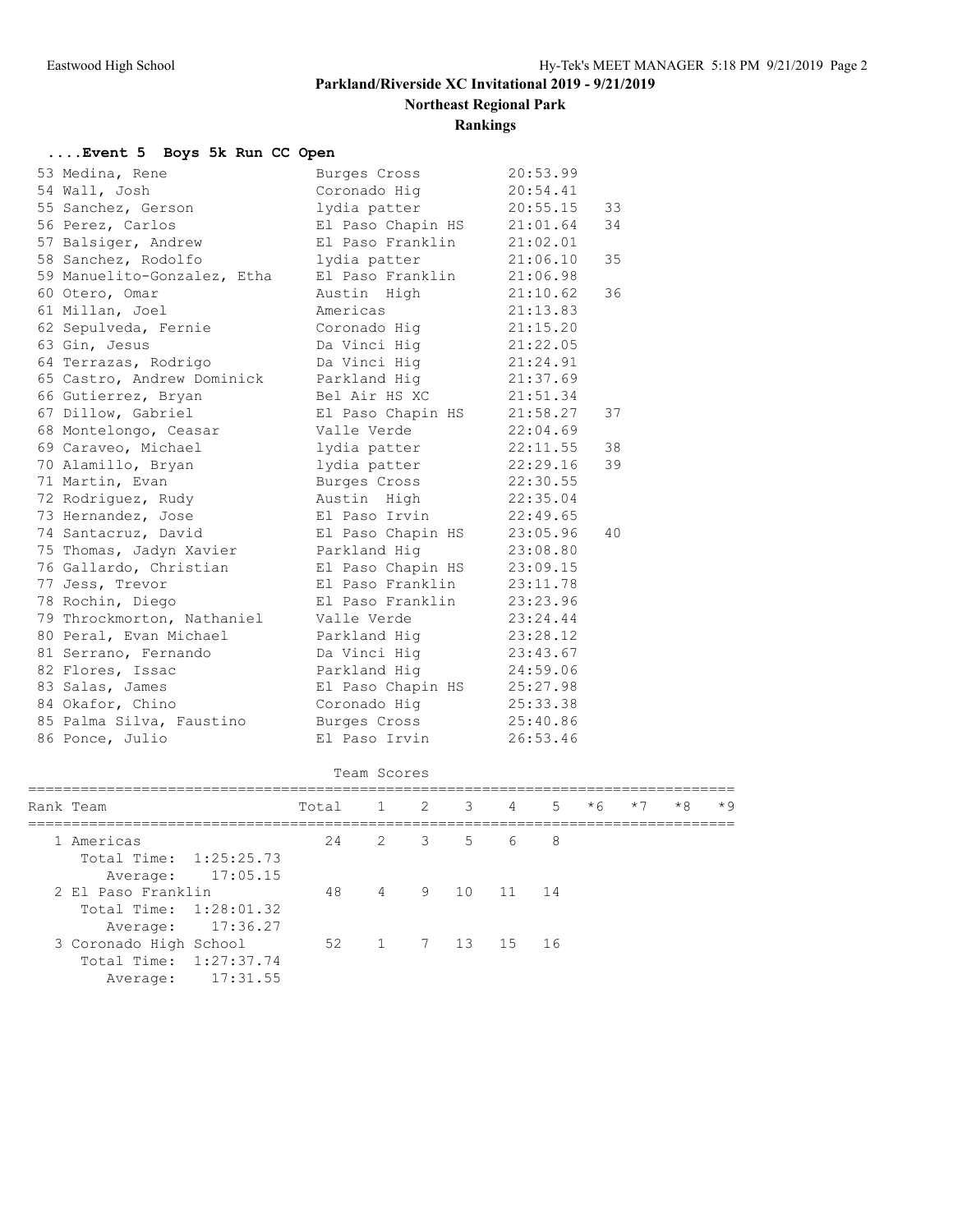**Northeast Regional Park**

**Rankings**

| Event 5 Boys 5k Run CC Open |     |                 |      |    |    |    |
|-----------------------------|-----|-----------------|------|----|----|----|
| 4 Parkland High School CC   | 113 | 17              | 21   | 24 | 25 | 26 |
| 1:40:04.44<br>Total Time:   |     |                 |      |    |    |    |
| 20:00.89<br>Average:        |     |                 |      |    |    |    |
| 5 Austin High               | 116 | 12 <sup>2</sup> | 18   | 19 | 31 | 36 |
| 1:38:25.12<br>Total Time:   |     |                 |      |    |    |    |
| 19:41.03<br>Average:        |     |                 |      |    |    |    |
| 6 Riverside High School     | 128 | $20 -$          | 22   | 27 | 29 | 30 |
| 1:41:36.33<br>Total Time:   |     |                 |      |    |    |    |
| 20:19.27<br>Average:        |     |                 |      |    |    |    |
| 7 lydia patterson institute | 168 | 23              | 33   | 35 | 38 | 39 |
| 1:47:00.73<br>Total Time:   |     |                 |      |    |    |    |
| 21:24.15<br>Average:        |     |                 |      |    |    |    |
| 8 El Paso Chapin HS         | 171 | 28              | 32 · | 34 | 37 | 40 |
| Total Time:<br>1:47:38.60   |     |                 |      |    |    |    |
| 21:31.72<br>Average:        |     |                 |      |    |    |    |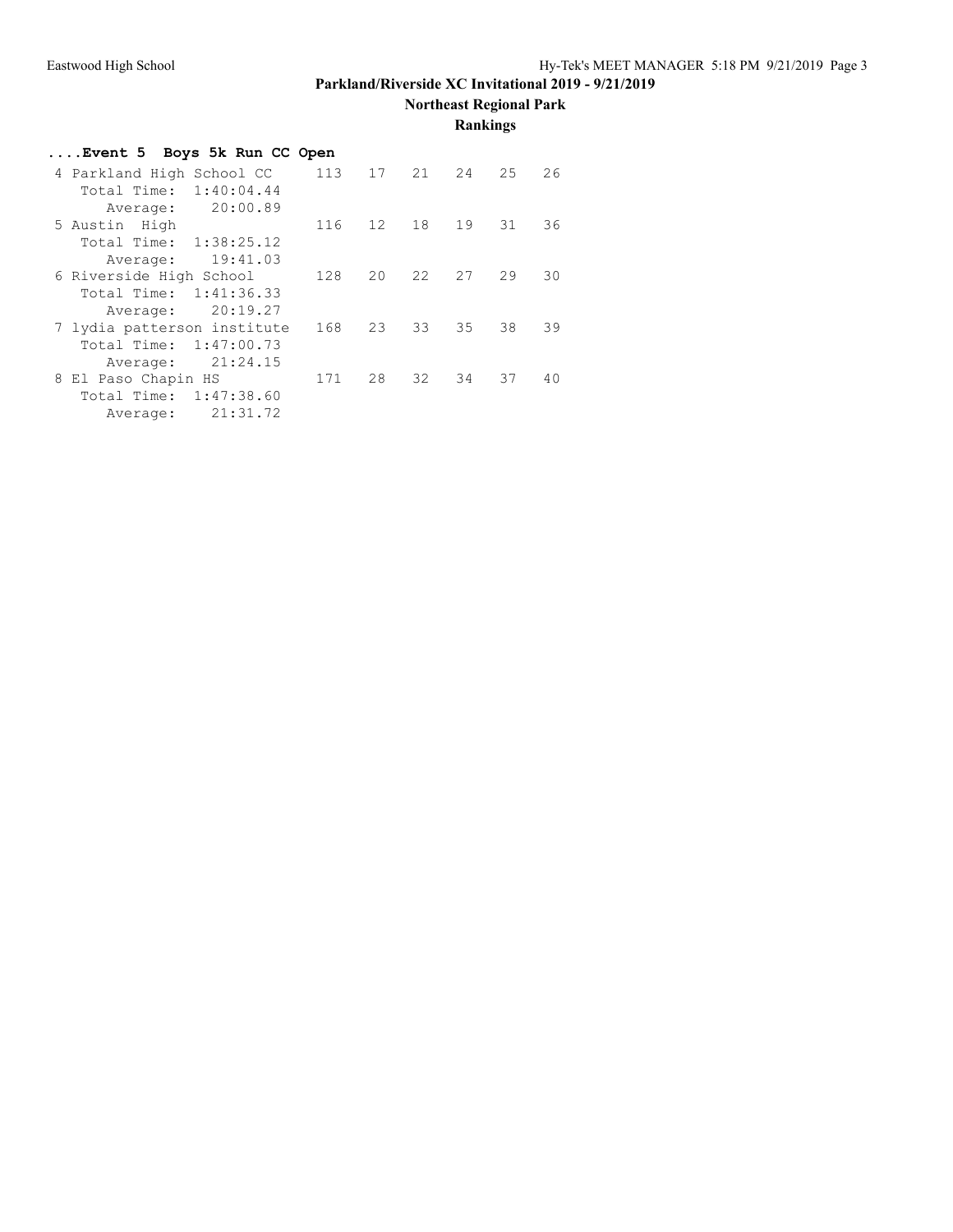**Northeast Regional Park**

**Rankings**

# **Event 4 Girls 5k Run CC Open**

| Name                      | ------------------<br>Year School | Finals   | Points         |
|---------------------------|-----------------------------------|----------|----------------|
| 1 Malone, Shani           | El Paso Franklin                  | 21:10.95 | 1              |
| 2 Davis, Emerald          | El Paso Franklin                  | 21:22.58 | $\mathbf{2}$   |
| 3 Johnson, Kameron        | Coronado Hiq                      | 22:12.81 | 3              |
| 4 Villaronga, Sarah       | El Paso Franklin                  | 22:17.41 | $\overline{4}$ |
| 5 Abdeljaber, Banah       | Coronado Hiq                      | 22:20.73 | 5              |
| 6 Pinal, Alicia           | El Paso Franklin                  | 22:21.80 | 6              |
| 7 Bueno, America          | Americas                          | 22:25.25 | 7              |
| 8 Cargile, Alyssa         | El Paso Chapin HS                 | 22:30.37 | 8              |
| 9 Medina, Isabella        | Americas                          | 22:40.32 | 9              |
| 10 Tolliver, Nicole       | Americas                          | 22:56.74 | 10             |
| 11 Rubio, Brianna         | Coronado Hiq                      | 23:04.42 | 11             |
| 12 Munoz, Sophia          | Coronado Hig                      | 23:11.81 | 12             |
| 13 Garcia, Celeste        | El Paso Chapin HS                 | 23:18.79 | 13             |
| 14 Hobbs, Maria           | Loretto Academy                   | 23:22.87 | 14             |
| 15 Marschall, Ellin       | Coronado Hig                      | 23:26.28 | 15             |
| 16 Reynoso, Alejandra     | Americas                          | 23:38.16 | 16             |
| 17 Agosto, Nadia          | Austin High                       | 23:49.08 |                |
| 18 Sotelo, Madison        | El Paso Franklin                  | 24:04.08 | 17             |
| 19 Arnold, Celeste        | El Paso Franklin                  | 24:08.85 |                |
| 20 Fibela, Isabella       | El Paso Franklin                  | 24:16.09 |                |
| 21 Altaha, Katelyn        | Burges Cross                      | 24:20.75 | 18             |
| 22 Lopez, Chloe           | Riverside Hi                      | 24:27.82 |                |
| 23 Correa, Ayline         | Americas                          | 24:44.44 | 19             |
| 24 Quintana, Alissa       | El Paso Franklin                  | 24:56.53 |                |
| 25 Aguilar, Grettel       | El Paso Irvin                     | 24:56.97 |                |
| 26 Gomez, Maria Paola     | El Paso Franklin                  | 25:11.09 |                |
| 27 Rojo, Abigail          | El Paso Chapin HS                 | 25:18.42 | 20             |
| 28 Gamez, Destiny         | Americas                          | 25:23.72 |                |
| 29 Quintero, Bianca       | El Paso Chapin HS                 | 25:33.77 | 21             |
| 30 Baker, Kayleigh        | El Paso Chapin HS                 | 25:35.56 | 22             |
| 31 Aguilar, Elvira        | Loretto Academy                   | 25:42.80 | 23             |
| 32 Goldstein, Dora        | Coronado Hig                      | 25:44.61 |                |
| 33 Cordero, Mila          | Loretto Academy                   | 25:47.10 | 24             |
| 34 Ramos, Camille         | El Paso Franklin                  | 25:47.74 |                |
| 35 Delgado, Mia           | lydia patter                      | 25:56.12 |                |
| 36 Anaya, Monse           | Loretto Academy                   | 25:56.91 | 25             |
| 37 Valencia, Sophia       | Bel Air HS XC                     | 26:00.93 |                |
| 38 Gutierrez, Tammy       | El Paso Chapin HS                 | 26:01.93 |                |
| 39 Martinez, Eryal        | Bel Air HS XC                     | 26:23.83 |                |
| 40 Davis, Lucy            | El Paso Chapin HS                 | 26:24.35 |                |
| 41 Hernandez, Camila      | Coronado Hig                      | 26:26.58 |                |
| 42 Gutierrez, Esmeralda   | Burges Cross                      | 26:57.23 | 26             |
| 43 Ruiz, Jackie           | Valle Verde                       | 27:08.28 |                |
| 44 Arciniega, Melanie     | El Paso Chapin HS                 | 27:14.35 |                |
| 45 Acosta, Anavictoria    | Loretto Academy                   | 27:19.41 | 27             |
| 46 Quinones, Aalyiah      | Valle Verde                       | 27:19.83 |                |
| 47 Hernandez, Marcela     | Riverside Hi                      | 27:26.91 |                |
| 48 Amaton, Ana            | Coronado Hig                      | 27:49.74 |                |
| 49 Contreras, Deziree     | El Paso Chapin HS                 | 28:08.31 |                |
| 50 Christie, Tori         | Burges Cross                      | 28:11.65 | 28             |
| 51 Waissman, Montrsarrett | Coronado Hig                      | 28:21.96 |                |
| 52 Silva, Olivia          | Bel Air HS XC                     | 28:24.64 |                |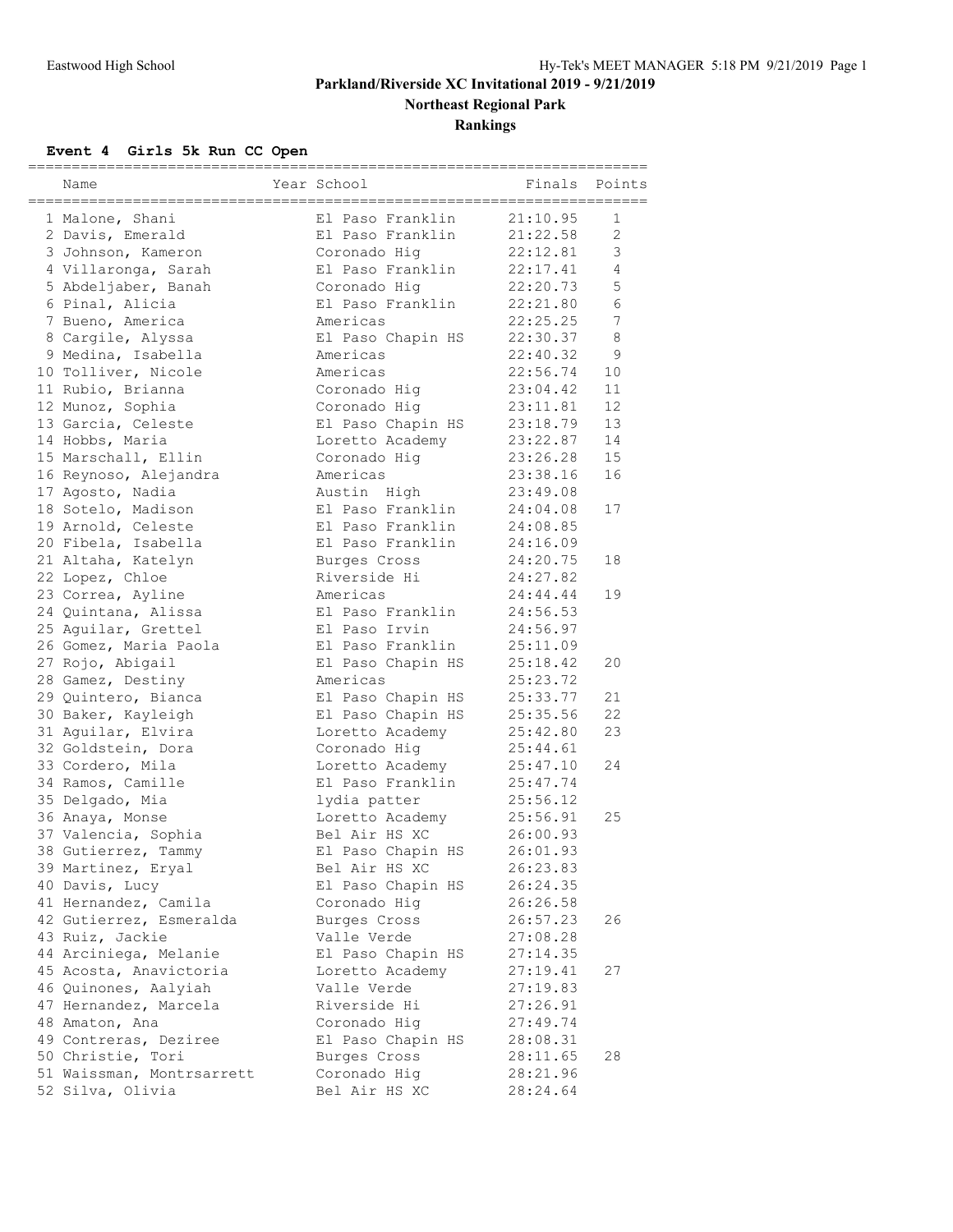**Northeast Regional Park**

## **Rankings**

## **....Event 4 Girls 5k Run CC Open**

| 53 Macias, Vivian     | Burges Cross      | 28:29.36 | 29 |
|-----------------------|-------------------|----------|----|
| 54 Parra, Victoria    | El Paso Andress   | 29:46.16 |    |
| 55 Gonzales, Annalise | Burges Cross      | 30:33.84 | 30 |
| 56 Silva, Norma       | Loretto Academy   | 30:54.34 |    |
| 57 Ruiz, Ingrid       | El Paso Irvin     | 31:31.92 |    |
| 58 Andrea, Martinez   | Loretto Academy   | 31:40.38 |    |
| 59 Garcia, Adrienne   | El Paso Chapin HS | 32:56.77 |    |
| 60 Jones, Justine     | El Paso Irvin     | 33:34.18 |    |
| 61 Abbud, Isabella    | Loretto Academy   | 35:55.74 |    |
| 62 Ritt, Alessandra   | Americas          | 36:23.59 |    |
| 63 Lozano, Michelle   | lydia patter      | 38:33.99 |    |
| 64 Maldonado, Mia     | Da Vinci Hiq      | 40:32.43 |    |
| 65 Keister, Taylor    | El Paso Andress   | 41:03.68 |    |

#### Team Scores

| Rank Team              | Total 1 2 3 4 |                            |         |                |    | $5 -$ | $*6$ | $*7$ | $*8$ | $*9$ |
|------------------------|---------------|----------------------------|---------|----------------|----|-------|------|------|------|------|
| 1 El Paso Franklin     | 30            | 1                          | 2       | $\overline{4}$ | 6  | 17    |      |      |      |      |
| Total Time: 1:51:16.82 |               |                            |         |                |    |       |      |      |      |      |
| 22:15.37<br>Average:   |               |                            |         |                |    |       |      |      |      |      |
| 2 Coronado High School | 46            | $\overline{\phantom{a}}$ 3 | 5 11 12 |                |    | 15    |      |      |      |      |
| Total Time: 1:54:16.05 |               |                            |         |                |    |       |      |      |      |      |
| 22:51.21<br>Average:   |               |                            |         |                |    |       |      |      |      |      |
| 3 Americas             | 61            | 7                          | 9       | 10             |    | 16 19 |      |      |      |      |
| Total Time: 1:56:24.91 |               |                            |         |                |    |       |      |      |      |      |
| Average: 23:16.99      |               |                            |         |                |    |       |      |      |      |      |
| 4 El Paso Chapin HS    | 84            | 8                          | 13      | 20             |    | 21 22 |      |      |      |      |
| Total Time: 2:02:16.91 |               |                            |         |                |    |       |      |      |      |      |
| Average: 24:27.39      |               |                            |         |                |    |       |      |      |      |      |
| 5 Loretto Academy      | 113           | 14                         | 23      | 24             | 25 | 27    |      |      |      |      |
| Total Time: 2:08:09.09 |               |                            |         |                |    |       |      |      |      |      |
| 25:37.82<br>Average:   |               |                            |         |                |    |       |      |      |      |      |
| 6 Burges Cross Country | 131           | 18                         | 26      | 28             | 29 | 30    |      |      |      |      |
| Total Time: 2:18:32.83 |               |                            |         |                |    |       |      |      |      |      |
| 27:42.57<br>Average:   |               |                            |         |                |    |       |      |      |      |      |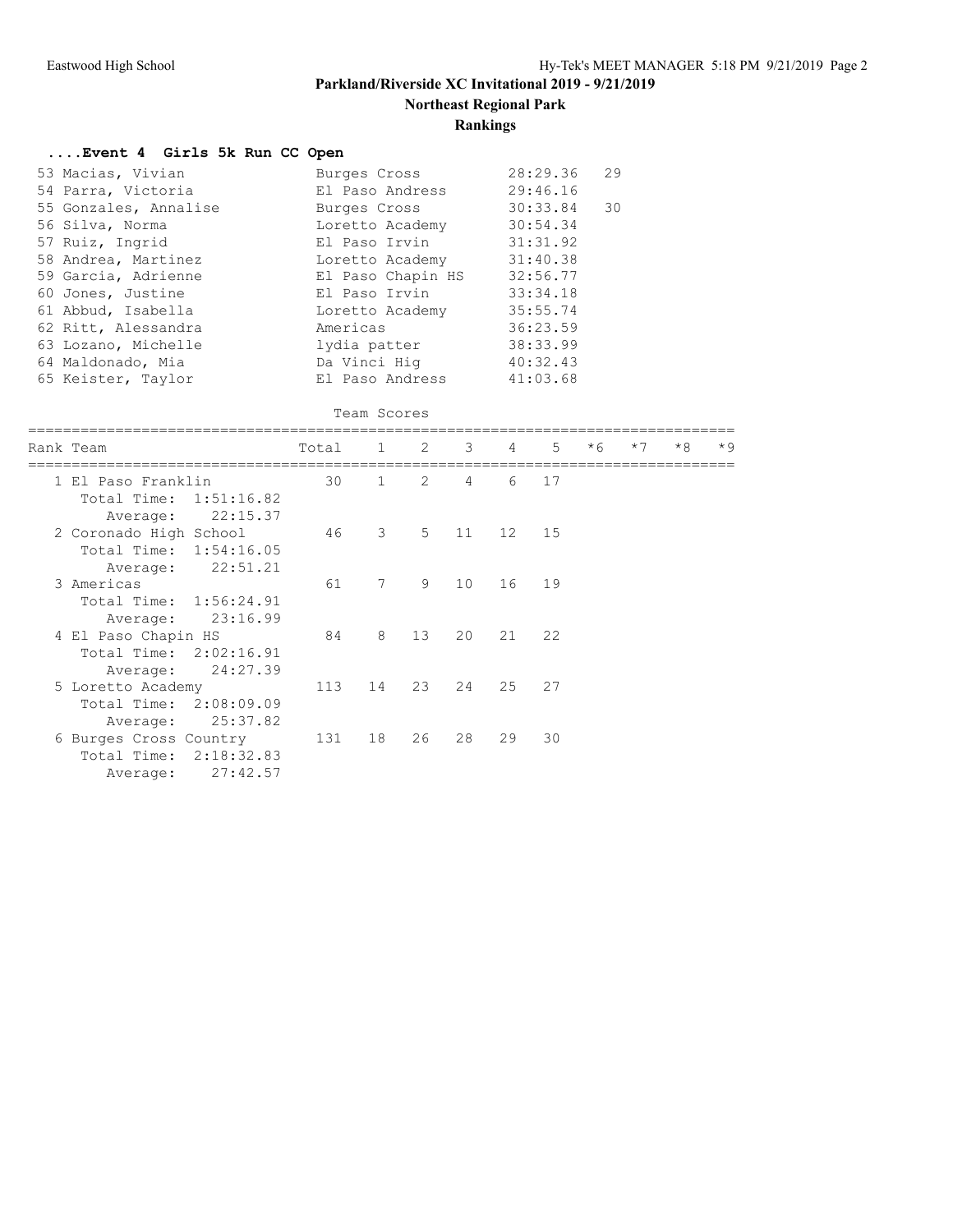**Northeast Regional Park**

**Rankings**

# **Event 2 Boys 5k Run CC Varsity**

| Name                                     | Year School                      | Finals               | Points          |
|------------------------------------------|----------------------------------|----------------------|-----------------|
| 1 Gonzalez, Nicholas                     | Coronado Hiq                     | 15:19.21             | 1               |
| 2 Ye, Jacob                              | Americas                         | 15:22.23             | $\overline{2}$  |
| 3 Morales, Fernando                      | El Paso Franklin                 | 15:23.42             | 3               |
| 4 Contreras, Angel                       | El Paso Chapin HS                | 15:29.51             | $\overline{4}$  |
| 5 Kennedy, Daniel                        | El Paso Franklin                 | 15:35.20             | 5               |
| 6 Alba, Alan                             | Coronado Hiq                     | 15:35.77             | 6               |
| 7 Saenz, Aaron                           | Americas                         | 15:36.45             | $7\phantom{.0}$ |
| 8 Sanchez, Hector                        | Americas                         | 15:36.89             | $\,8\,$         |
| 9 Laverty, Jared                         | Americas                         | 15:38.00             | 9               |
| 10 Garcia, Gage                          | Americas                         | 15:44.35             | 10              |
| 11 Andrade, Seth                         | Americas                         | 15:48.70             |                 |
| 12 Corral, Carmelo                       | Americas                         | 15:53.93             |                 |
| 13 Pitchkolan, Stephen                   | Coronado Hig                     | 15:56.74             | 11              |
| 14 Nilo, Jose                            | Austin High                      | 16:06.27             |                 |
| 15 Ortega, Joaquin                       | El Paso Chapin HS                | 16:16.18             | 12              |
| 16 Valdiviezo, Andrew                    | Riverside Hi                     | 16:21.56             | 13              |
| 17 Porras, Steven                        | El Paso Franklin                 | 16:28.71             | 14              |
| 18 Van Orman, Jonah                      | El Paso Franklin                 | 16:31.24             | 15              |
| 19 Lopez, Rai                            | El Paso Franklin                 | 16:41.82             | 16              |
| 20 Mimbela, Sebastan                     |                                  | 16:44.19             |                 |
| 21 Chavez, Ismael                        | lydia patter<br>El Paso Franklin | 16:46.13             |                 |
| 22 Espino, Josh                          | Coronado Hiq                     | 16:49.76             | 17              |
|                                          | El Paso Franklin                 | 16:56.24             |                 |
| 23 Trujillo, Octavio<br>24 Lara, Dominic | Coronado Hiq                     | 16:56.89             | 18              |
|                                          |                                  |                      |                 |
| 25 Saunders, Dylan                       | Coronado Hig                     | 16:58.55             | 19              |
| 26 Herrera, David                        | Burges Cross                     | 16:59.30<br>17:05.73 | 20              |
| 27 Gunnison, Michael                     | El Paso Chapin HS                |                      |                 |
| 28 Becerill, Isaac                       | Canutillo HS                     | 17:06.16             | 21<br>22        |
| 29 Maldonado, Julian                     | Burges Cross                     | 17:07.55             |                 |
| 30 Ketchmark, Jarrett                    | El Paso Andress                  | 17:09.98             |                 |
| 31 Gomez, Aaron                          | Burges Cross                     | 17:10.64             | 23              |
| 32 Hubert, Lance                         | Canutillo HS<br>Bel Air HS XC    | 17:13.90             | 24              |
| 33 Garcia, Hector                        |                                  | 17:22.01             | 25              |
| 34 Golston, Kenneth Lamar                | Parkland Hig                     | 17:27.36             | 26              |
| 35 Holguin, Luis                         | Burges Cross                     | 17:28.97             | 27              |
| 36 Westfall, Ryan Hunter                 | Parkland Hig                     | 17:31.65             | 28              |
| 37 Peterson, Michael                     | El Paso Chapin HS                | 17:32.12             | 29              |
| 38 Martinez, Adrian                      | Burges Cross                     | 17:36.48             | 30              |
| 39 Montes, Dominic                       | Burges Cross                     | 17:36.87             |                 |
| 40 Estrada, Denovan                      | Canutillo HS                     | 17:37.38             | 31              |
| 41 Ayala, Paul                           | Riverside Hi                     | 17:40.20             | 32              |
| 42 Henry, Jaden                          | El Paso Chapin HS                | 17:42.29             | 33              |
| 43 Garnica, Diego                        | Coronado Hig                     | 17:50.77             |                 |
| 44 Green, Larry                          | El Paso Irvin                    | 17:57.63             |                 |
| 45 Aquirre, Max                          | Bel Air HS XC                    | 17:59.30             | 34              |
| 46 Perez, Alan                           | Riverside Hi                     | 18:04.55             | 35              |
| 47 Jones, Donovan                        | El Paso Chapin HS                | 18:05.39             |                 |
| 48 Castro, Edgar                         | El Paso Chapin HS                | 18:09.70             |                 |
| 49 Moreno, William                       | Bel Air HS XC                    | 18:13.42             | 36              |
| 50 Marquez, Jesus                        | Riverside Hi                     | 18:13.87             | 37              |
| 51 Moreno, Paul Alfredo                  | Parkland Hig                     | 18:14.38             | 38              |
| 52 Rios, Micah                           | Valle Verde                      | 18:14.77             | 39              |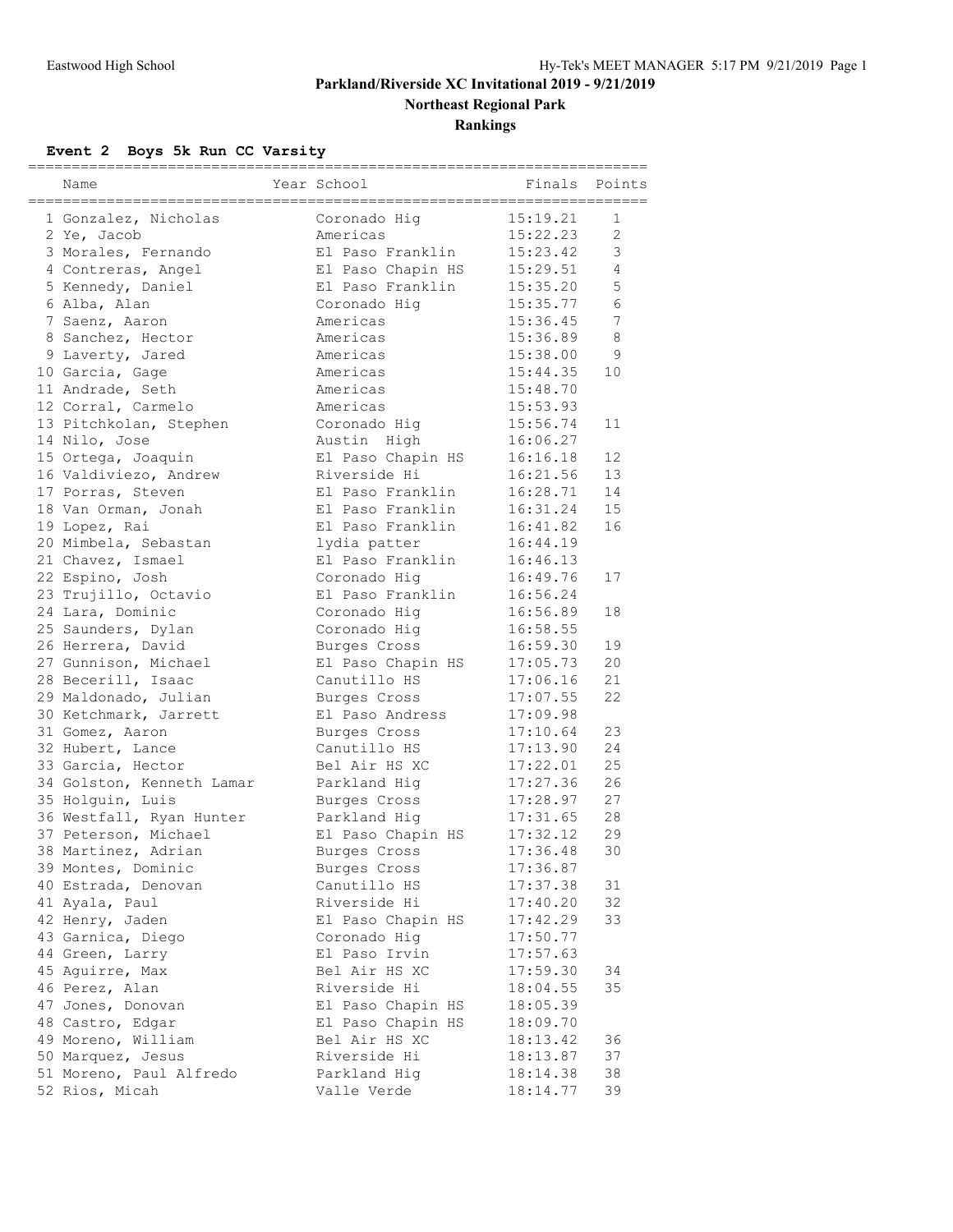**Northeast Regional Park**

## **Rankings**

#### **....Event 2 Boys 5k Run CC Varsity**

| 53 Velarde, Sebastian                             |                                                                                                                                                              | Bel Air HS XC   |                 |       |    | 18:16.36 | 40   |      |      |      |
|---------------------------------------------------|--------------------------------------------------------------------------------------------------------------------------------------------------------------|-----------------|-----------------|-------|----|----------|------|------|------|------|
| 54 Maloney, Antonio Isaias                        | Parkland Hig                                                                                                                                                 |                 |                 |       |    | 18:24.04 | 41   |      |      |      |
| 55 Sanchez, Noah                                  | El Paso Irvin<br>Bel Air HS XC<br>Valle Verde<br>Valle Verde<br>Riverside Hi<br>Parkland Hig<br>Parkland Hig<br>Canutillo HS<br>lydia patter<br>Parkland Hig |                 |                 |       |    | 18:24.89 |      |      |      |      |
| 56 Baca, Alejandro                                |                                                                                                                                                              |                 |                 |       |    | 18:26.22 | 42   |      |      |      |
| 57 Robles, Jesus                                  |                                                                                                                                                              |                 |                 |       |    | 18:33.82 | 43   |      |      |      |
| 58 Sagarnaga, Marco                               |                                                                                                                                                              |                 |                 |       |    | 18:42.77 | 44   |      |      |      |
| 59 Merino, Kevin                                  |                                                                                                                                                              |                 |                 |       |    | 19:22.05 | 45   |      |      |      |
| 60 Martinez, Isaiah                               |                                                                                                                                                              |                 |                 |       |    | 19:23.53 | 46   |      |      |      |
| 61 Ortiz, Adam Joseph                             |                                                                                                                                                              |                 |                 |       |    | 19:23.99 |      |      |      |      |
| 62 Herrera, Alan                                  |                                                                                                                                                              |                 |                 |       |    | 19:24.45 | 47   |      |      |      |
| 63 Carrillo, Angel                                |                                                                                                                                                              |                 |                 |       |    | 19:29.97 |      |      |      |      |
| 64 Gomez, Angel Miguel                            |                                                                                                                                                              |                 |                 |       |    | 19:31.35 |      |      |      |      |
| 65 Santana, Christian                             |                                                                                                                                                              | lydia patter    |                 |       |    | 20:12.28 |      |      |      |      |
| 66 Hamman, Jacob                                  |                                                                                                                                                              | Canutillo HS    |                 |       |    | 20:18.34 | 48   |      |      |      |
| 67 Talavera, Diego                                |                                                                                                                                                              | El Paso Andress |                 |       |    | 20:27.49 |      |      |      |      |
| 68 Smalls, Jaden                                  |                                                                                                                                                              | Valle Verde     |                 |       |    | 20:33.70 | 49   |      |      |      |
| 69 Powers, Phillip                                |                                                                                                                                                              | Valle Verde     |                 |       |    | 20:44.79 | 50   |      |      |      |
|                                                   |                                                                                                                                                              | Team Scores     |                 |       |    |          |      |      |      |      |
| Rank Team                                         | Total                                                                                                                                                        | 1               | 2               | 3     | 4  | 5        | $*6$ | $*7$ | $*8$ | $*9$ |
| 1 Americas                                        | 36                                                                                                                                                           | 2               | $7\phantom{.0}$ | 8     | 9  | 10       |      |      |      |      |
| Total Time: 1:17:57.92                            |                                                                                                                                                              |                 |                 |       |    |          |      |      |      |      |
| Average:<br>15:35.59                              |                                                                                                                                                              |                 |                 |       |    |          |      |      |      |      |
| 2 El Paso Franklin                                | 53                                                                                                                                                           | 3               | 5               | 14    | 15 | 16       |      |      |      |      |
| Total Time: 1:20:40.39                            |                                                                                                                                                              |                 |                 |       |    |          |      |      |      |      |
| Average: 16:08.08                                 |                                                                                                                                                              |                 |                 |       |    |          |      |      |      |      |
| 3 Coronado High School                            | 53                                                                                                                                                           | $\mathbf{1}$    | 6               | 11    | 17 | 18       |      |      |      |      |
| Total Time: 1:20:38.37                            |                                                                                                                                                              |                 |                 |       |    |          |      |      |      |      |
| 16:07.68<br>Average:                              |                                                                                                                                                              |                 |                 |       |    |          |      |      |      |      |
| 4 El Paso Chapin HS                               | 98                                                                                                                                                           | 4               | 12              | 20    | 29 | 33       |      |      |      |      |
| Total Time: 1:24:05.83                            |                                                                                                                                                              |                 |                 |       |    |          |      |      |      |      |
| Average: 16:49.17                                 |                                                                                                                                                              |                 |                 |       |    |          |      |      |      |      |
|                                                   | 121                                                                                                                                                          | 19              | 22              | 23    | 27 | 30       |      |      |      |      |
| 5 Burges Cross Country<br>Total Time: 1:26:22.94  |                                                                                                                                                              |                 |                 |       |    |          |      |      |      |      |
| 17:16.59                                          |                                                                                                                                                              |                 |                 |       |    |          |      |      |      |      |
| Average:                                          |                                                                                                                                                              |                 |                 |       |    |          |      |      |      |      |
| 6 Riverside High School<br>Total Time: 1:29:42.23 | 162                                                                                                                                                          | 13              | 32              | 35    | 37 | 45       |      |      |      |      |
|                                                   |                                                                                                                                                              |                 |                 |       |    |          |      |      |      |      |
| Average: 17:56.45                                 |                                                                                                                                                              |                 |                 |       |    |          |      |      |      |      |
| 7 Canutillo HS Cross Countr                       | 171                                                                                                                                                          | 21              | 24              | 31 47 |    | 48       |      |      |      |      |
| Total Time: 1:31:40.23                            |                                                                                                                                                              |                 |                 |       |    |          |      |      |      |      |
| Average:<br>18:20.05                              |                                                                                                                                                              |                 |                 |       |    |          |      |      |      |      |
| 8 Bel Air HS XC                                   | 177                                                                                                                                                          | 25              | 34              | 36    | 40 | 42       |      |      |      |      |
| Total Time:<br>1:30:17.31                         |                                                                                                                                                              |                 |                 |       |    |          |      |      |      |      |
| 18:03.47<br>Average:                              |                                                                                                                                                              |                 |                 |       |    |          |      |      |      |      |
| 9 Parkland High School CC                         | 179                                                                                                                                                          | 26              | 28              | 38    | 41 | 46       |      |      |      |      |
| Total Time:<br>1:31:00.96                         |                                                                                                                                                              |                 |                 |       |    |          |      |      |      |      |
| 18:12.20<br>Average:                              |                                                                                                                                                              |                 |                 |       |    |          |      |      |      |      |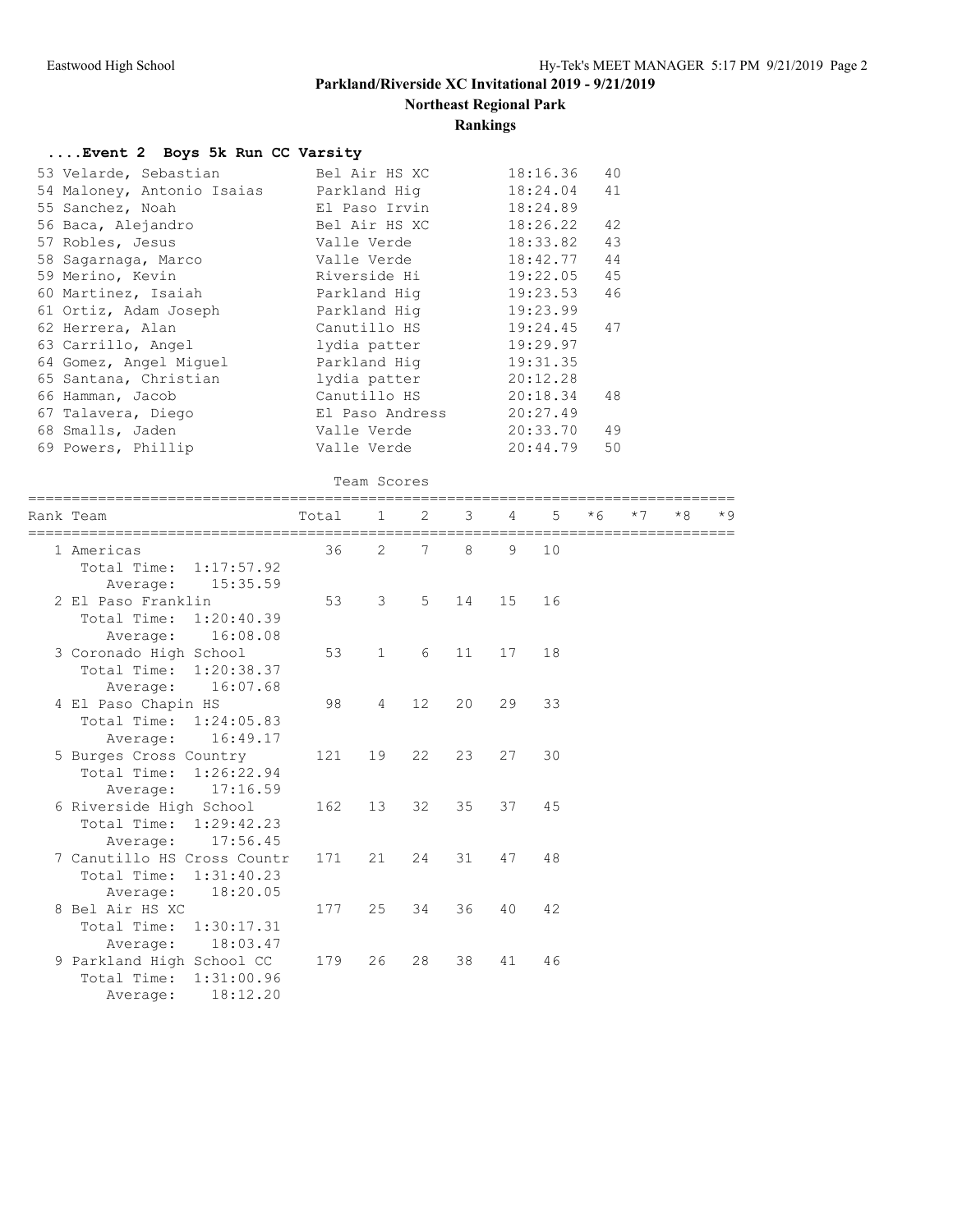**Northeast Regional Park**

## **Rankings**

## **....Event 2 Boys 5k Run CC Varsity**

 10 Valle Verde Early College 225 39 43 44 49 50 Total Time: 1:36:49.85 Average: 19:21.97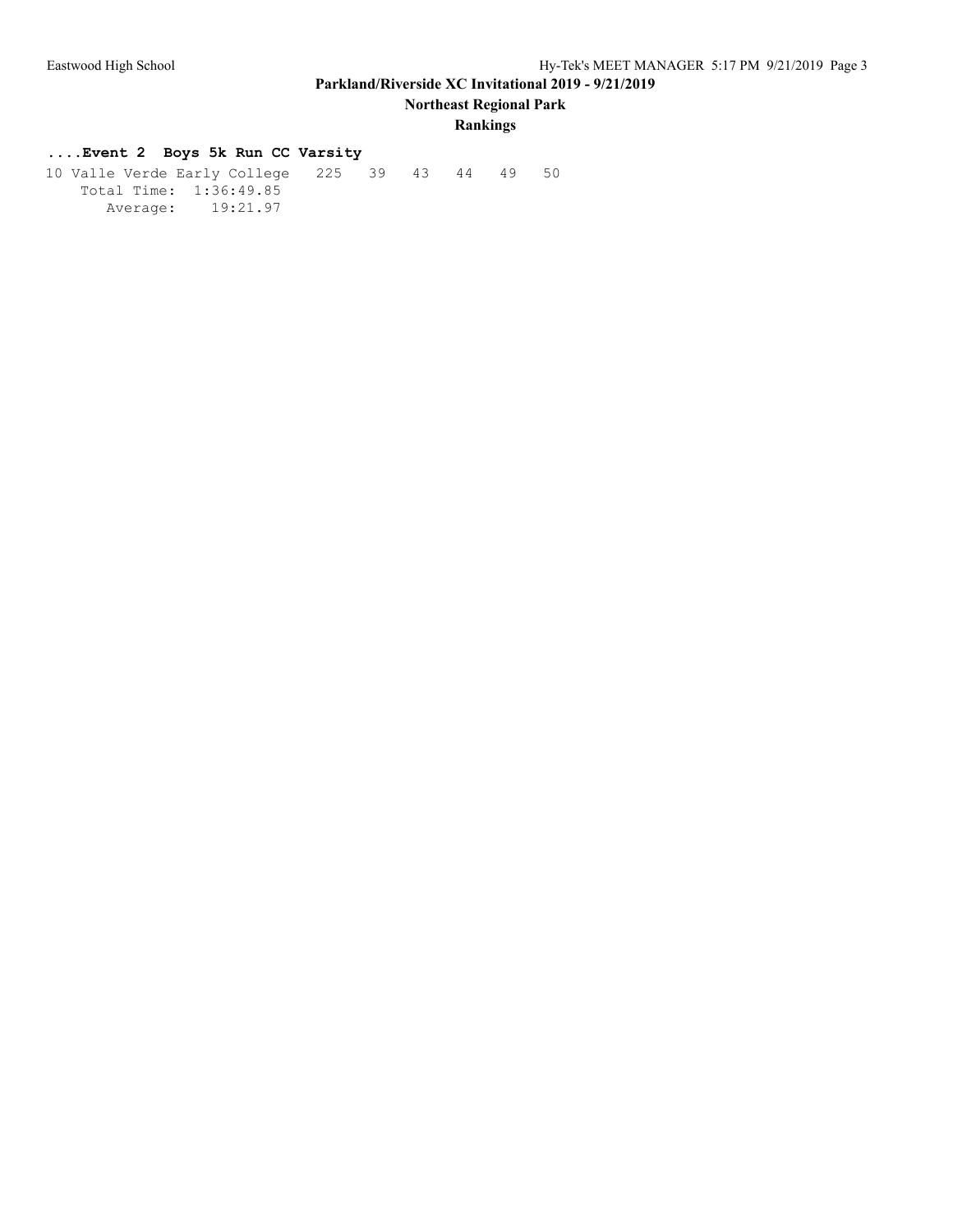**Northeast Regional Park**

**Rankings**

# **Event 1 Girls 5k Run CC Varsity**

|                             |                  | ------------------- |                |
|-----------------------------|------------------|---------------------|----------------|
| Name                        | Year School      | Finals              | Points         |
|                             |                  |                     |                |
| 1 Jess, Eva                 | El Paso Franklin | 17:51.64            | 1              |
| 2 Guzman, Mariana           | Americas         | 18:27.33            | $\overline{c}$ |
| 3 Walker, Kyra              | Coronado Hig     | 19:10.54            | 3              |
| 4 Laspada, Alyssa           | El Paso Franklin | 19:14.39            | 4              |
| 5 Duran, Daphne             | Americas         | 19:20.73            | 5              |
| 6 Torres, Jordan            | El Paso Franklin | 19:22.69            | 6              |
| 7 Flores, Sophia            | Coronado Hiq     | 19:26.24            | 7              |
| 8 Saunders, Jenna           | El Paso Franklin | 19:28.70            | 8              |
| 9 Murillo, Abigail          | Bel Air HS XC    | 19:29.39            | 9              |
| 10 Hernandez, Elizabeth     | Austin High      | 19:37.63            |                |
| 11 Montes, Morayma          | Austin High      | 19:41.17            |                |
| 12 Perches, Marcela         | Coronado Hig     | 19:45.71            | 10             |
| 13 Lujan-Marrufo, Angelina  | Parkland Hig     | 19:48.77            | 11             |
| 14 Ramirez, Pam             | Burges Cross     | 19:50.33            | 12             |
| 15 Antimo, Emilee           | Burges Cross     | 19:51.13            | 13             |
| 16 Guzman, Annette          | Burges Cross     | 19:55.44            | 14             |
| 17 Camacho, Sofia           | El Paso Franklin | 20:02.45            | 15             |
| 18 Perez, Heaven Joselyn    | Parkland Hig     | 20:08.00            | 16             |
| 19 Paillard, Michele        | El Paso Franklin | 20:09.15            |                |
| 20 Sotelo, Amanda           | El Paso Franklin | 20:13.11            |                |
| 21 Anderson, Lauren         | Americas         | 20:19.13            | 17             |
|                             |                  |                     |                |
| 22 Villalobos, Priscilla    | Americas         | 20:35.03            | 18             |
| 23 Garcia Gama, Itzel       | Americas         | 20:36.92            | 19             |
| 24 Vargas, Mia              | Americas         | 20:39.55            |                |
| 25 Martinez, Britney        | Loretto Academy  | 20:46.35            |                |
| 26 Armendariz, Sara         | Bel Air HS XC    | 21:09.77            | 20             |
| 27 Fodor, Sofia             | Coronado Hig     | 21:10.72            | 21             |
| 28 Ramirez, Luisa           | Coronado Hiq     | 21:14.47            | 22             |
| 29 Martinez, Mariah         | Loretto Academy  | 21:15.18            |                |
| 30 Lara, Ivy                | Canutillo HS     | 21:16.65            |                |
| 31 Torres, Rosemary         | Bel Air HS XC    | 21:22.26            | 23             |
| 32 Lopez, Veronica          | Coronado Hig     | 21:24.91            |                |
| 33 Guerrero, Avery          | Valle Verde      | 21:56.23            |                |
| 34 Puentes, Sydney          | Coronado Hig     | 22:12.74            |                |
| 35 Hart, Caryn              | El Paso Andress  | 22:25.20            |                |
| 36 Ramirez, Maya            | Americas         | 22:34.92            |                |
| 37 Luna, Daniela            | Riverside Hi     | 22:57.28            |                |
| 38 Aranda, Anel             | Riverside Hi     | 23:07.77            |                |
| 39 Lozano, Amy              | Burges Cross     | 23:17.02            | 24             |
| 40 Saucedo, Aleyda          | Parkland Hig     | 23:21.85            | 25             |
| 41 Hipolito, Victoria       | Bel Air HS XC    | 23:29.00            | 26             |
| 42 Torres, Amanda           | Loretto Academy  | 23:41.22            |                |
| 43 Valdez, Ariani           | Canutillo HS     | 23:41.70            |                |
| 44 Torres, Kimberly Johanna | Parkland Hig     | 24:07.31            | 27             |
| 45 Valdez Reyes, Valeria    | Parkland Hig     | 24:34.24            | 28             |
| 46 Martinez, Yulianna Anahi | Parkland Hig     | 25:21.04            |                |
| 47 Bolanos Hernandez, Paola | Parkland Hig     | 25:26.79            |                |
| 48 Palomares, Gwen          | Bel Air HS XC    | 25:27.51            | 29             |
| 49 Walker, Evonna           | Burges Cross     | 25:27.95            | 30             |
| 50 Chavira, Elissa          | Canutillo HS     | 27:02.97            |                |
| 51 Carrasco, Darinka        | Valle Verde      | 28:43.30            |                |